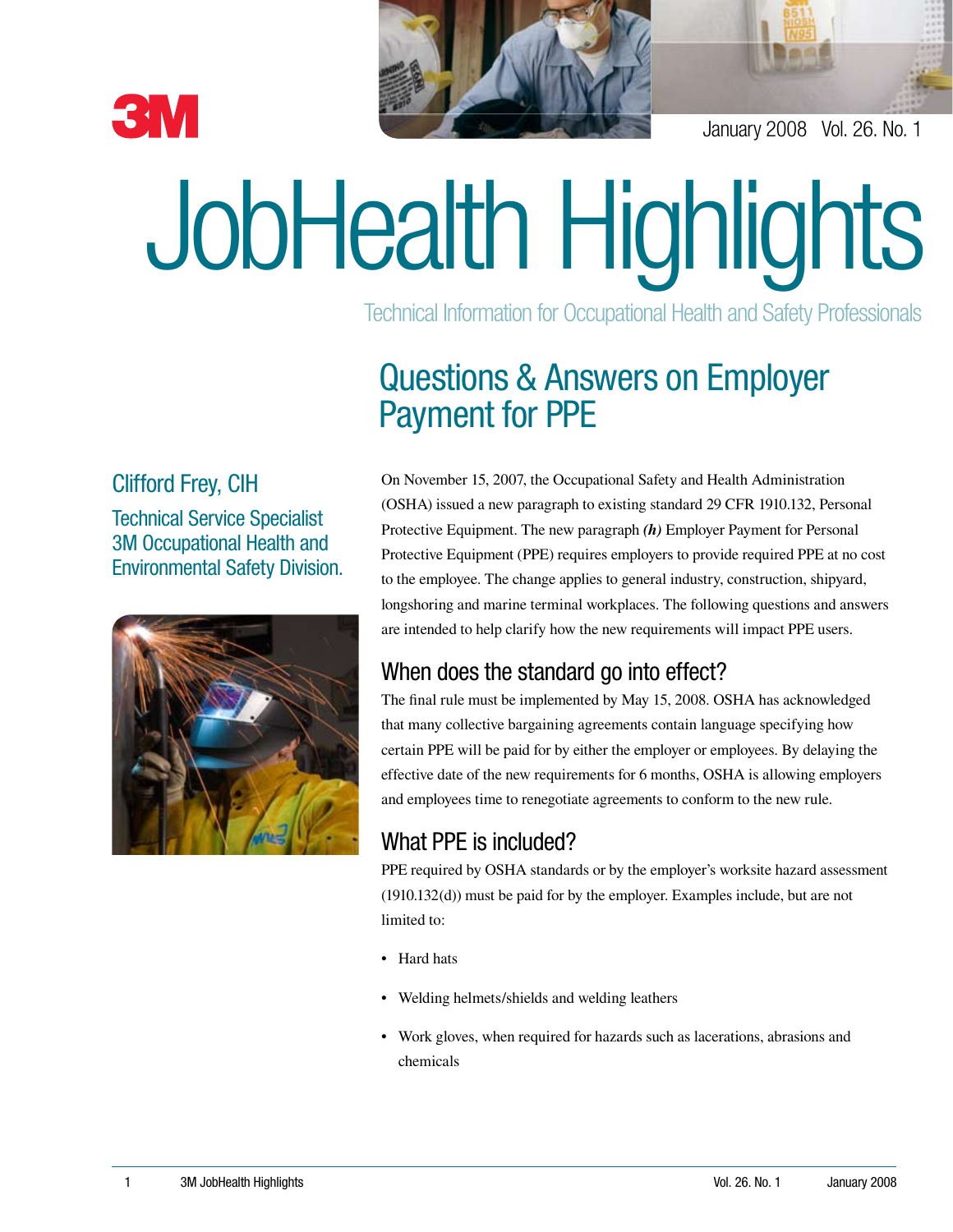- Metatarsal guards (metatarsal boots if detachable metatarsal guards are not allowed)
- Specialty footwear, such as steel-toe rubber boots or shoes with non-slip soles
- Specialty prescription eyewear, such as special-use prescription glasses that allow employees to wear respirators
- Respirators required to comply with OSHA standards
- Hearing protection

#### What is excluded?

Items that are not considered PPE or are not required by OSHA standards. Examples include clothing/uniforms worn for purposes unrelated to the worker's safety and hand tools.

- Ordinary prescription safety eyewear, except if the employer requires them to remain on-site
- Respirators used under voluntary use provisions of 29 CFR 1910.134
- Non-specialty safety-toe protective footwear, except if the employer requires them to remain on-site
- Flame-resistant clothing
- Clothing or other items used solely for protection from routine weather conditions (coats, gloves, raincoats, sunglasses and sunscreen)
- The replacement of PPE that the employee has lost or intentionally damaged.

### Don't employers already have to pay for PPE?

Some specific OSHA PPE standards, such as Respiratory Protection, already require employers to pay for PPE. Others, such as Eye and Face Protection did not. The new paragraph requires employers to pay for all PPE with few, narrowly defined exceptions.

Of the 26 states with state-run OSHA plans, 13 already require payment for most PPE and three states (California, Minnesota, and Puerto Rico) require payment for all PPE. States with state OSHA plans will be required to revise their plans by May 15, 2008 if they do not meet or exceed the new Federal requirements. Employers covered by state OSHA plans should be aware that state PPE requirements, including payment, may be more stringent than Federal requirements. These state plans should be reviewed for information on requirements for PPE selection, use and payment.